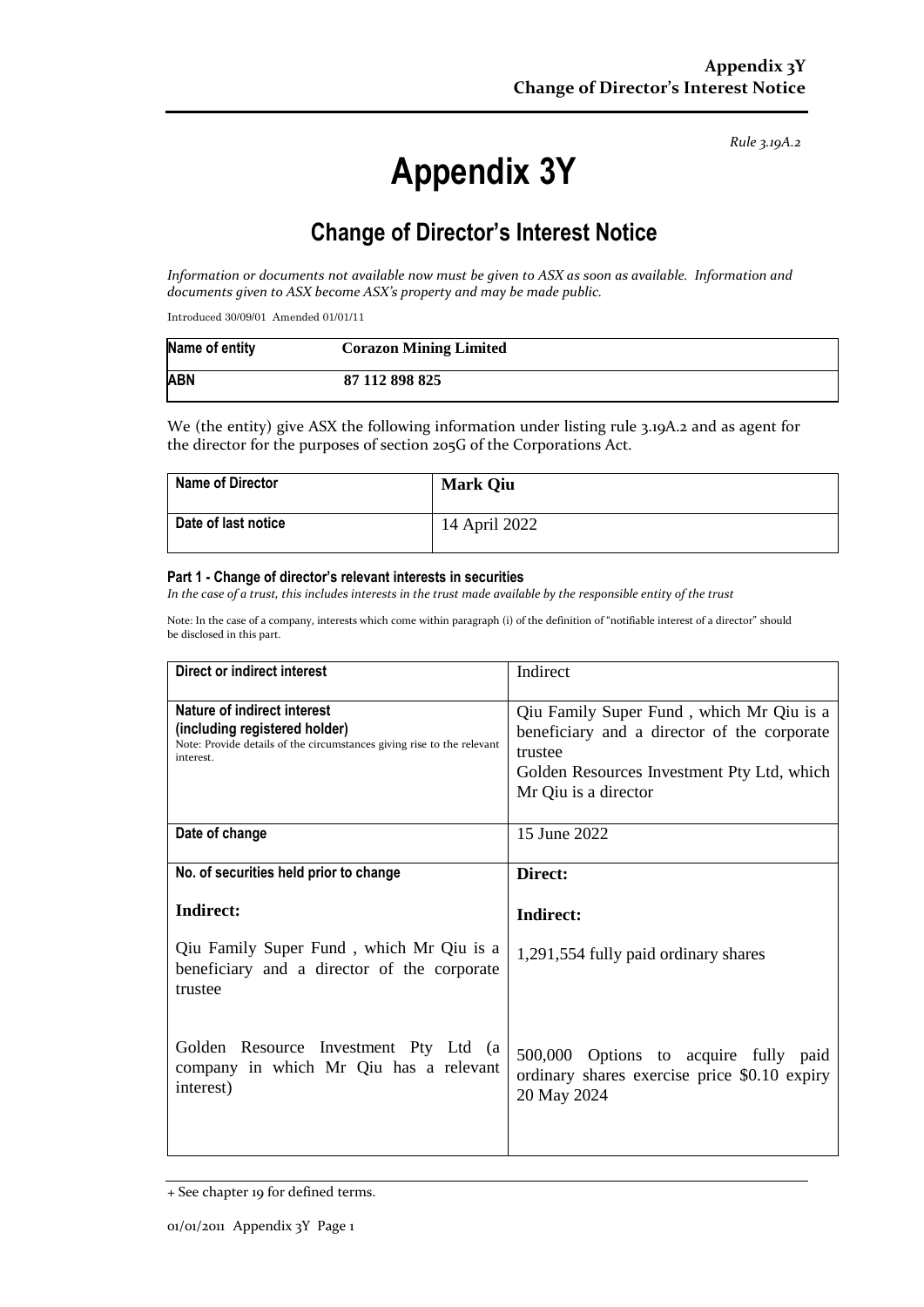| <b>Class</b>                                                                                                                                                               | fully paid ordinary shares                                                                                                                   |  |
|----------------------------------------------------------------------------------------------------------------------------------------------------------------------------|----------------------------------------------------------------------------------------------------------------------------------------------|--|
| Number acquired                                                                                                                                                            | 1,291,554                                                                                                                                    |  |
| Number disposed                                                                                                                                                            | 1,291,554                                                                                                                                    |  |
| <b>Value/Consideration</b><br>Note: If consideration is non-cash, provide details and estimated<br>valuation                                                               | \$27,123                                                                                                                                     |  |
| No. of securities held after change                                                                                                                                        | Direct:                                                                                                                                      |  |
| <b>Indirect:</b>                                                                                                                                                           | <b>Indirect:</b>                                                                                                                             |  |
| Golden Resource Investment Pty Ltd (a<br>company in which Mr Qiu has a relevant<br>interest)                                                                               | 1,291,554 fully paid ordinary shares<br>500,000 Options to acquire fully paid<br>ordinary shares exercise price \$0.10 expiry<br>20 May 2024 |  |
| Nature of change<br>Example: on-market trade, off-market trade, exercise of options,<br>issue of securities under dividend reinvestment plan, participation in<br>buy-back | Off- market transfer of indirect ownership                                                                                                   |  |

## **Part 2 – Change of director's interests in contracts**

Note: In the case of a company, interests which come within paragraph (ii) of the definition of "notifiable interest of a director" should be disclosed in this part.

| Detail of contract                                  |  |
|-----------------------------------------------------|--|
| <b>Nature of interest</b>                           |  |
| Name of registered holder<br>(if issued securities) |  |

<sup>+</sup> See chapter 19 for defined terms.